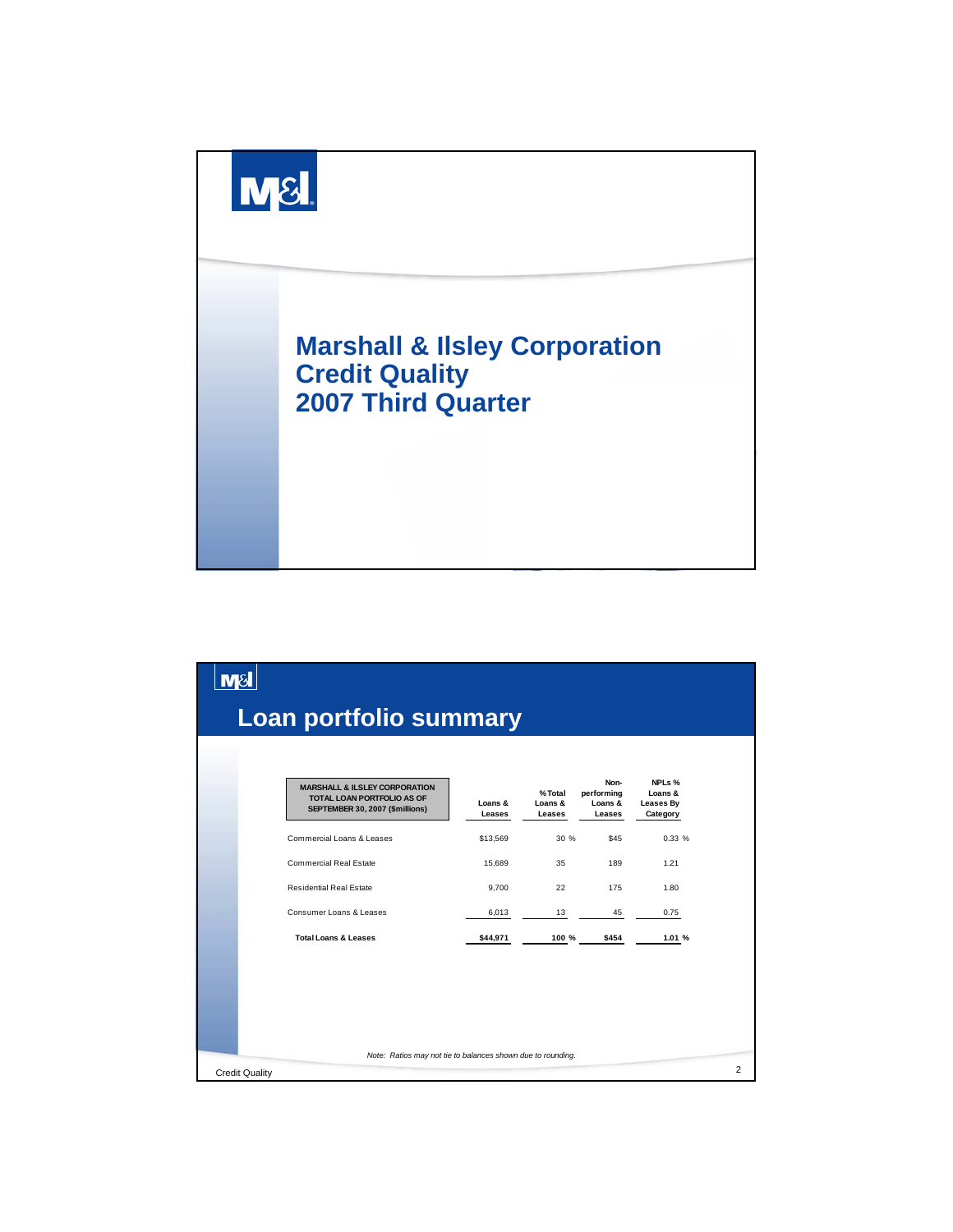$\lfloor$ m $\mathsf{s}\rfloor$ 

|                       | <b>MARSHALL &amp; ILSLEY CORPORATION</b><br><b>REAL ESTATE PORTFOLIO AS OF</b><br>SEPTEMBER 30, 2007 (\$millions) | Loans &<br>Leases | %Total<br>Loans &<br>Leases | Non-<br>performing<br>Loans &<br>Leases | NPLs %<br>Loans &<br>Leases By<br>Category |
|-----------------------|-------------------------------------------------------------------------------------------------------------------|-------------------|-----------------------------|-----------------------------------------|--------------------------------------------|
|                       | <b>Commercial Real Estate</b>                                                                                     | \$15,689          | 35 %                        | \$189                                   | 1.21 %                                     |
|                       | Commercial Vacant Land & Construction                                                                             | 4.814             | 11                          | 123                                     | 2.56                                       |
|                       | <b>Residential Real Estate</b>                                                                                    | \$9,700           | 22 %                        | \$175                                   | 1.80 %                                     |
|                       | Residential Real Estate (1-4 Family)                                                                              | 4.358             | 10 <sup>1</sup>             | 41                                      | 0.95                                       |
|                       | Residential Construction                                                                                          | 1.045             | $\overline{2}$              | 9                                       | 0.81                                       |
|                       | Resi. Vacant Land & Constr. - Developer                                                                           | 4.297             | 10                          | 125                                     | 2.91                                       |
|                       | Consumer Loans & Leases                                                                                           | \$6,013           | 13 %                        | \$45                                    | 0.75 %                                     |
|                       | Home Equity Loans & Lines                                                                                         | 4.304             | 10                          | 38                                      | 0.89                                       |
|                       | Note: Ratios may not tie to balances shown due to rounding.                                                       |                   |                             |                                         |                                            |
| <b>Credit Quality</b> |                                                                                                                   |                   |                             |                                         |                                            |

| <b>M&amp;</b>                                                                                                                                                                                             |                                            |  |  |  |  |  |  |  |
|-----------------------------------------------------------------------------------------------------------------------------------------------------------------------------------------------------------|--------------------------------------------|--|--|--|--|--|--|--|
| <b>Selected state summary</b>                                                                                                                                                                             |                                            |  |  |  |  |  |  |  |
| Non-<br><b>MARSHALL &amp; ILSLEY CORPORATION</b><br>%Total<br>performing<br><b>LOAN PORTFOLIO AS OF</b><br>Loans &<br>Loans &<br>Loans &<br>SEPTEMBER 30, 2007 (\$millions)<br>Leases<br>Leases<br>Leases | NPLs %<br>Loans &<br>Leases By<br>Category |  |  |  |  |  |  |  |
| \$7,542<br>17 %<br>\$89<br>Arizona                                                                                                                                                                        | 1.18 %                                     |  |  |  |  |  |  |  |
| Resi. Vacant Land & Constr. - Developer<br>5<br>61<br>2,407                                                                                                                                               | 2.55                                       |  |  |  |  |  |  |  |
| Florida<br>\$2,764<br>6 %<br>\$81                                                                                                                                                                         | 2.91 %                                     |  |  |  |  |  |  |  |
| Commercial Vacant Land & Construction<br>977<br>$\overline{2}$<br>56                                                                                                                                      | 5.71                                       |  |  |  |  |  |  |  |
| \$1,508<br>3%<br>\$29<br>Kansas                                                                                                                                                                           | 1.95 %                                     |  |  |  |  |  |  |  |
| Commercial Vacant Land & Construction<br>307<br>$\mathbf{1}$<br>20                                                                                                                                        | 6.68                                       |  |  |  |  |  |  |  |
|                                                                                                                                                                                                           |                                            |  |  |  |  |  |  |  |
| Note: Ratios may not tie to balances shown due to rounding.<br><b>Credit Quality</b>                                                                                                                      |                                            |  |  |  |  |  |  |  |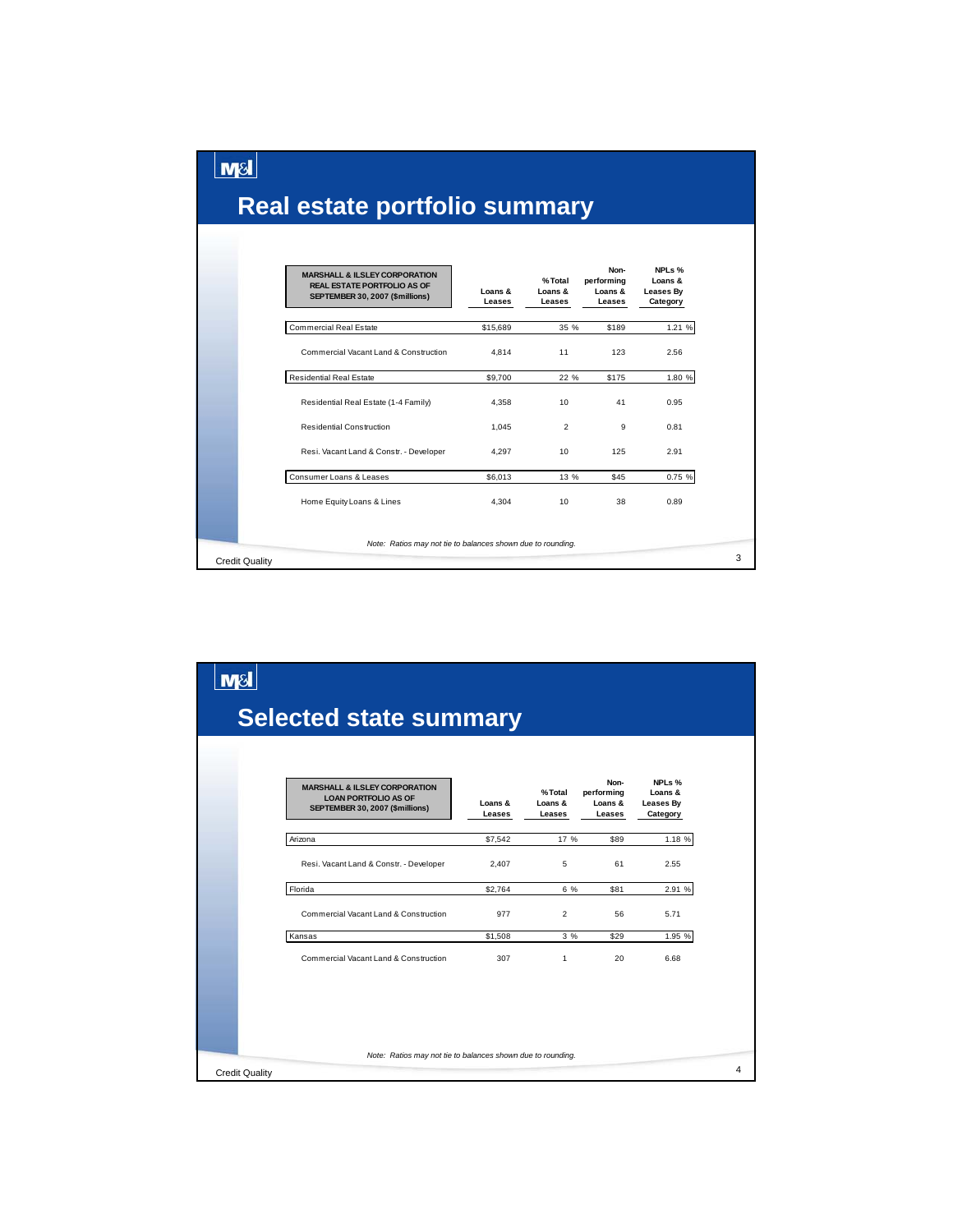

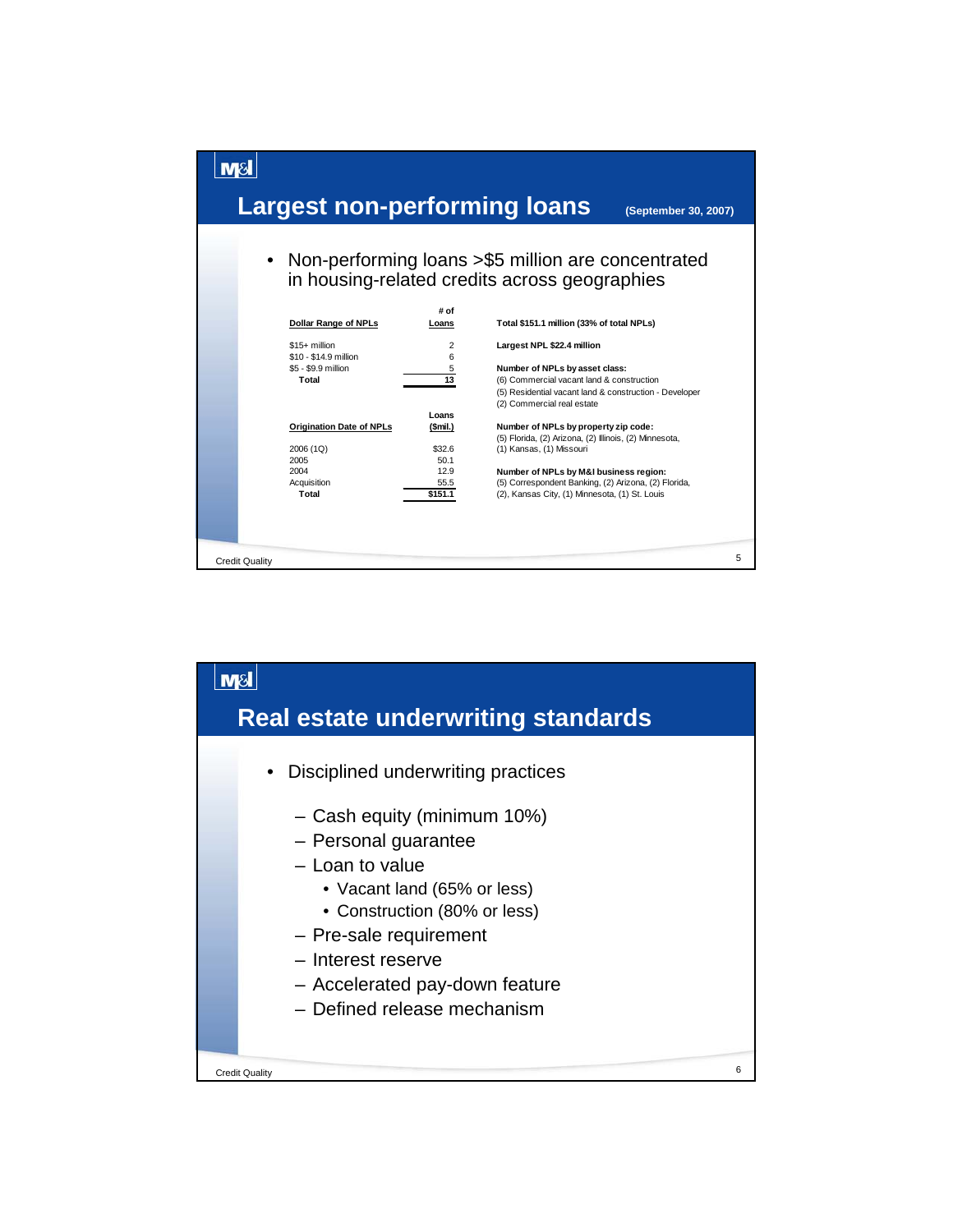

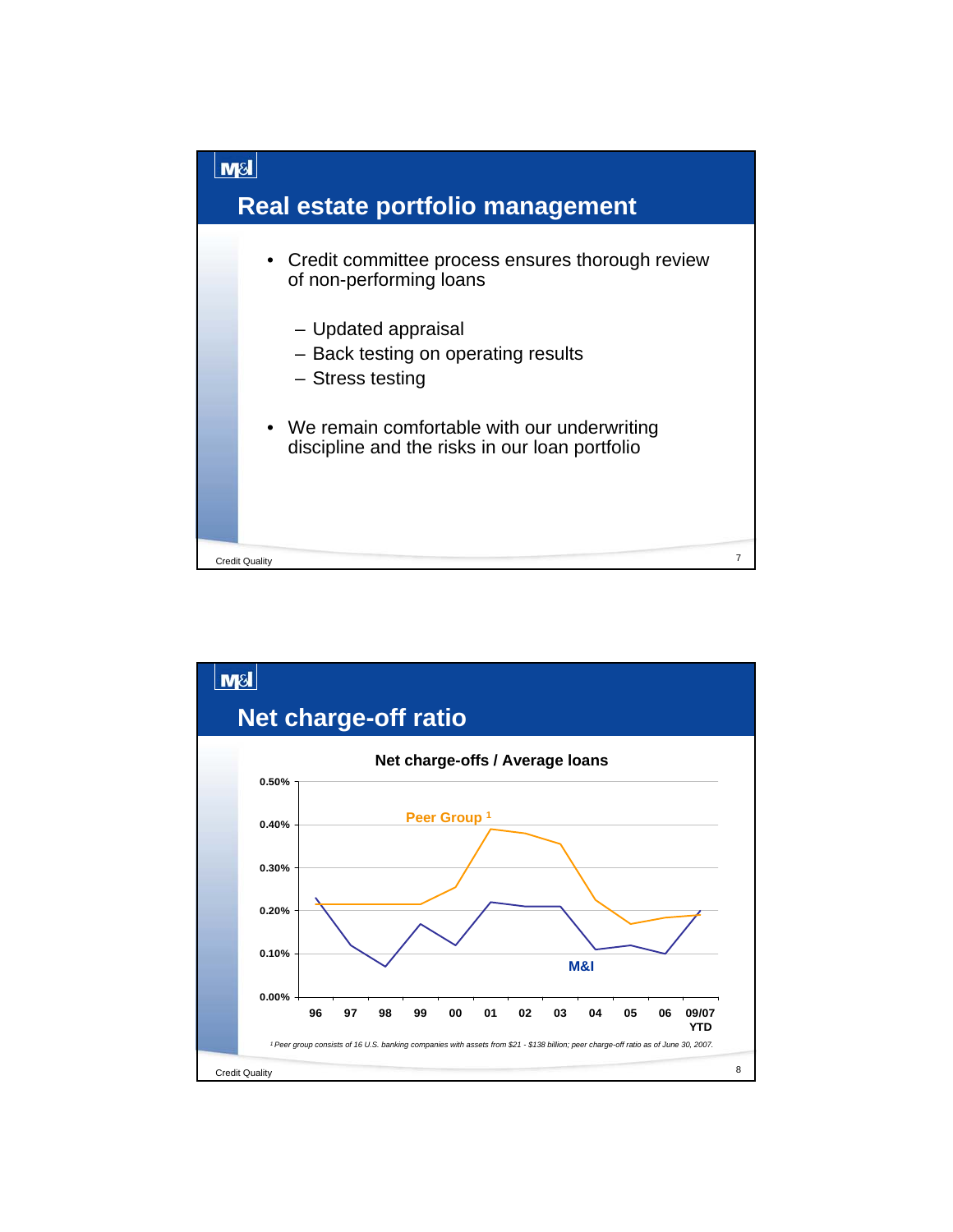

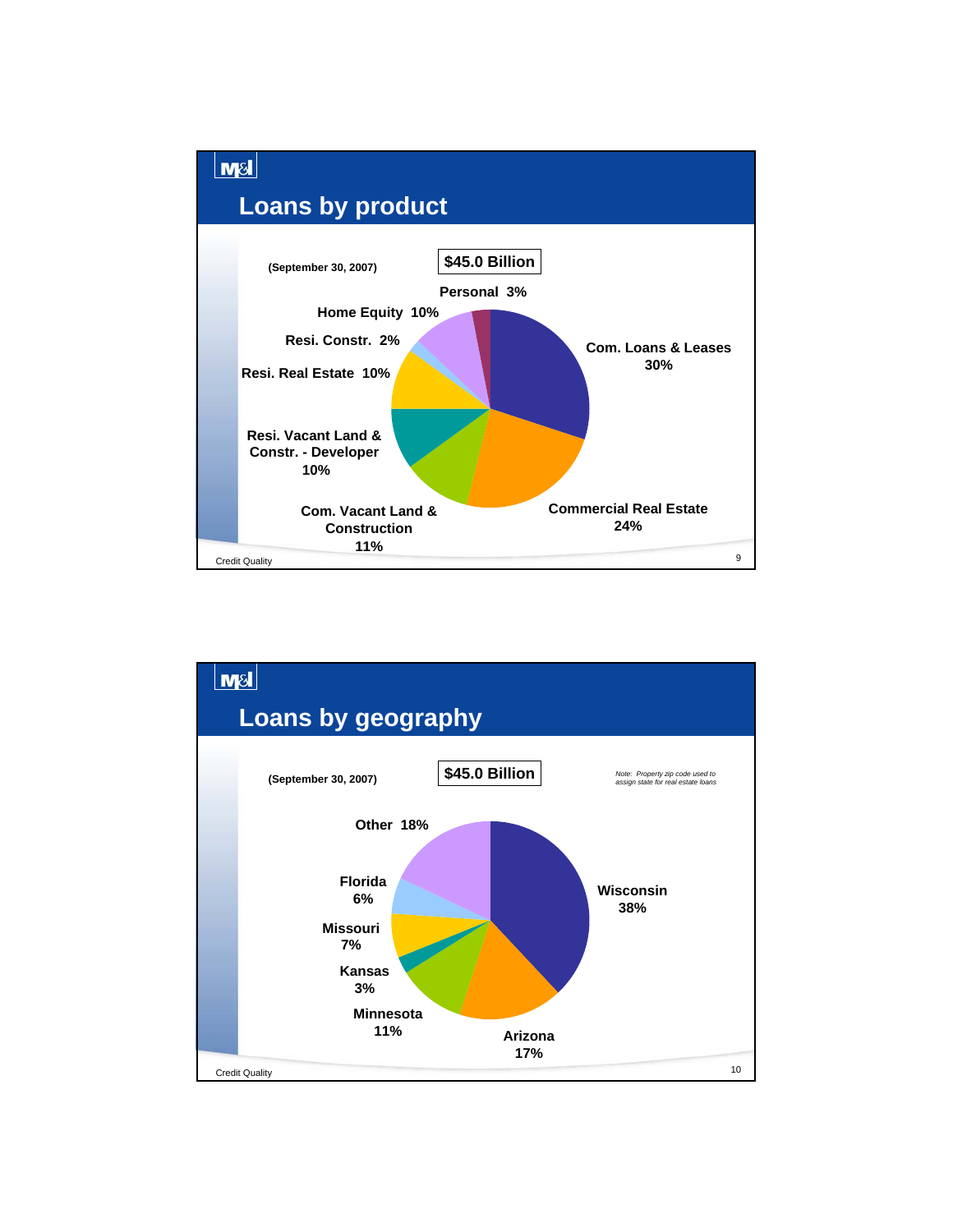